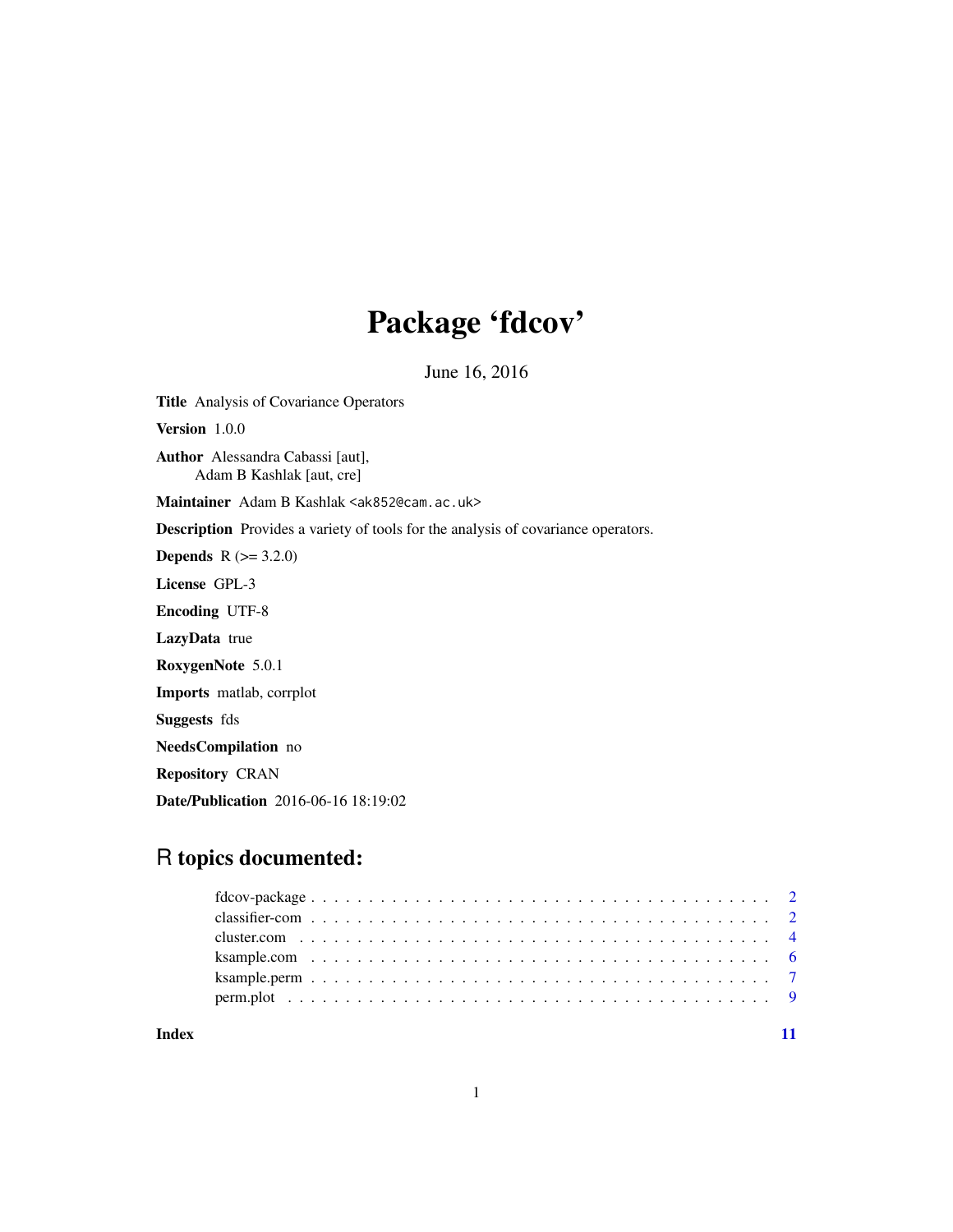<span id="page-1-0"></span>

fdcov provides a variety of tools for the analysis of covariance operators.

#### Details

This package contains a collection of tools for performing statistical inference on functional data specifically through an analysis of the covariance structure of the data. It includes two methods for performing a k-sample test for equality of covariance in ksample.perm and ksample.com. For supervised and unsupervised learning, it contains a method to classify functional data with respect to each category's covariance operator in classif.com, and it contains a method to cluster functional data, cluster.com, again based on the covariance structure of the data.

The current version of this package assumes that all functional data is sampled on the same grid at the same intervals. Future updates are planned to allow for the below methods to interface with the fda package and its functional basis representations of the data.

#### Author(s)

Alessandra Cabassi <alessandra.cabassi@mail.polimi.it>, Adam B Kashlak <ak852@cam.ac.uk>

#### References

Kashlak, Adam B, John AD Aston, and Richard Nickl (2016). "Inference on covariance operators via concentration inequalities: k-sample tests, classification, and clustering via Rademacher complexities", April, 2016 (in review)

Pigoli, Davide, John AD Aston, Ian L Dryden, and Piercesare Secchi. "Distances and inference for covariance operators." Biometrika (2014): asu008.

classifier-com *Functional data classifier via concentration inequalities*

#### **Description**

classif.com trains a covariance operator based functional data classifier that makes use of concentration inequalities. predict.classif.com uses the previously trained classifier to classify new observations.

#### Usage

```
classif.com(datGrp, dat)
## S3 method for class 'classif.com'
predict(object, dat, SOFT = FALSE, LOADING = FALSE,
  ...)
```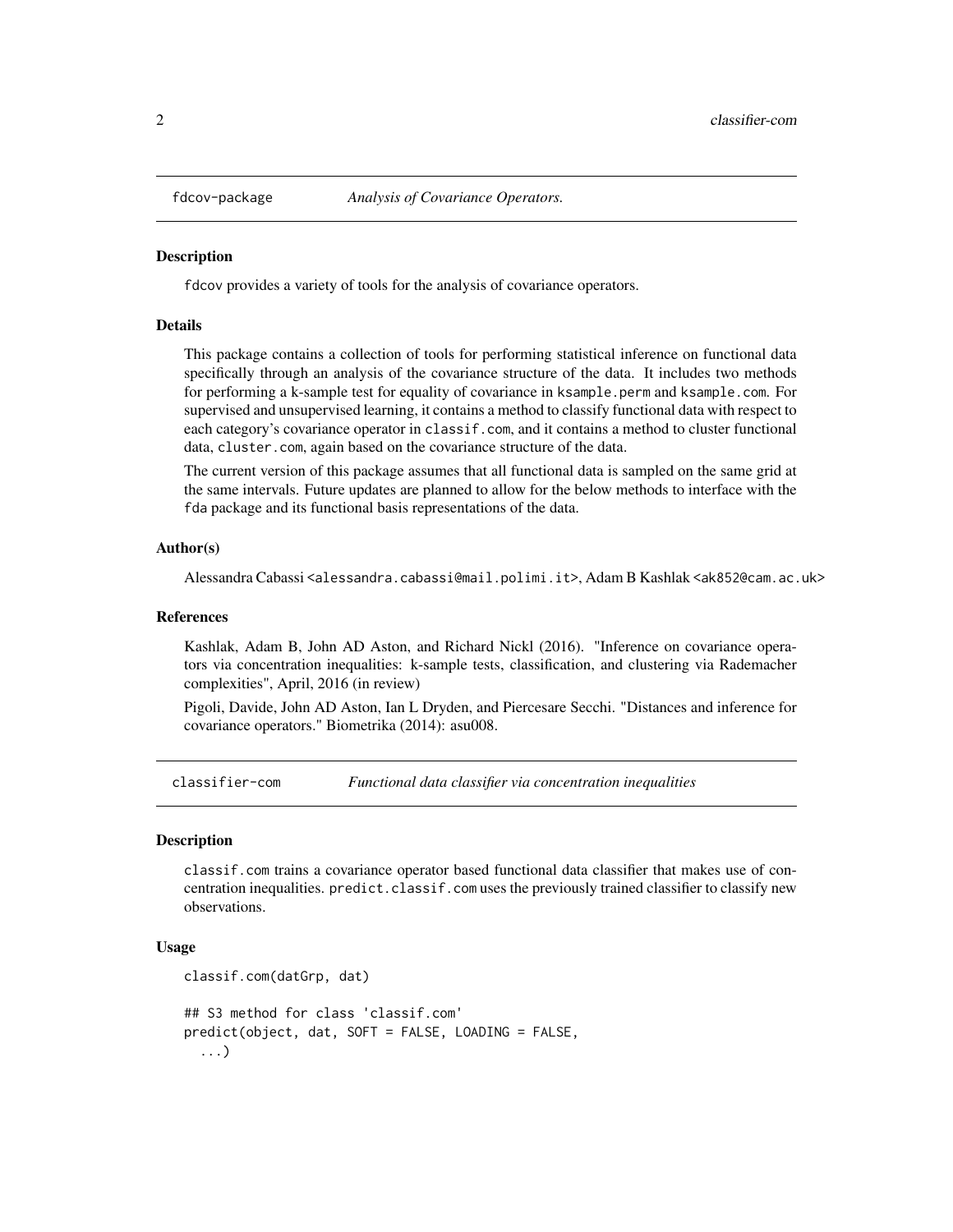#### classifier-com 3

#### **Arguments**

| datGrp              | A vector of group labels.                                                            |
|---------------------|--------------------------------------------------------------------------------------|
| dat                 | $(n X m)$ data matrix of n samples of m long vectors.                                |
| object              | A concentration-of-measure classifier object of class inheriting from class if. com. |
| <b>SOFT</b>         | Boolean flag, which if TRUE, returns soft classification for each observation.       |
| LOADING             | Boolean flag, which if TRUE, prints a loading bar.                                   |
| $\cdot \cdot \cdot$ | additional arguments affecting the predictions produced.                             |

#### Details

These functions are used to train a functional data classifier and to predict the labels for a new set of observations. This method classifies based on the distances between each groups' sample covariance operator. A simplified version of Talagrand's concentration inequality is used to achieve this.

If the flag SOFT is set to TRUE, then soft classification occurs. In this case, given k different labels, a k-long probability vector is returned for each observation whose entries correspond to the probabilities that the observed function belongs to each specific label.

#### Value

classif.com returns a functional data classifier object. predict.classif.com returns a vector of n labels ( or an array of n probability vectors if SOFT=TRUE )

#### Author(s)

Adam B Kashlak <ak852@cam.ac.uk>

#### References

Kashlak, Adam B, John AD Aston, and Richard Nickl (2016). "Inference on covariance operators via concentration inequalities: k-sample tests, classification, and clustering via Rademacher complexities", (in review)

#### Examples

```
## Not run:
library(fds);
# Setup training data
dat1 = rbind(t(aa$y[,1:100]), t(ao$y[,1:100]), t(dcl$y[,1:100]),
   t(iy$y[,1:100]), t(sh$y[,1:100])
);
 # Setup testing data
dat2 = rbind(t(aa$y[,101:400]), t(ao$y[,101:400]), t(dcl$y[,101:400]),
   t(iy$y[,101:400]), t(sh$y[,101:400])
);
```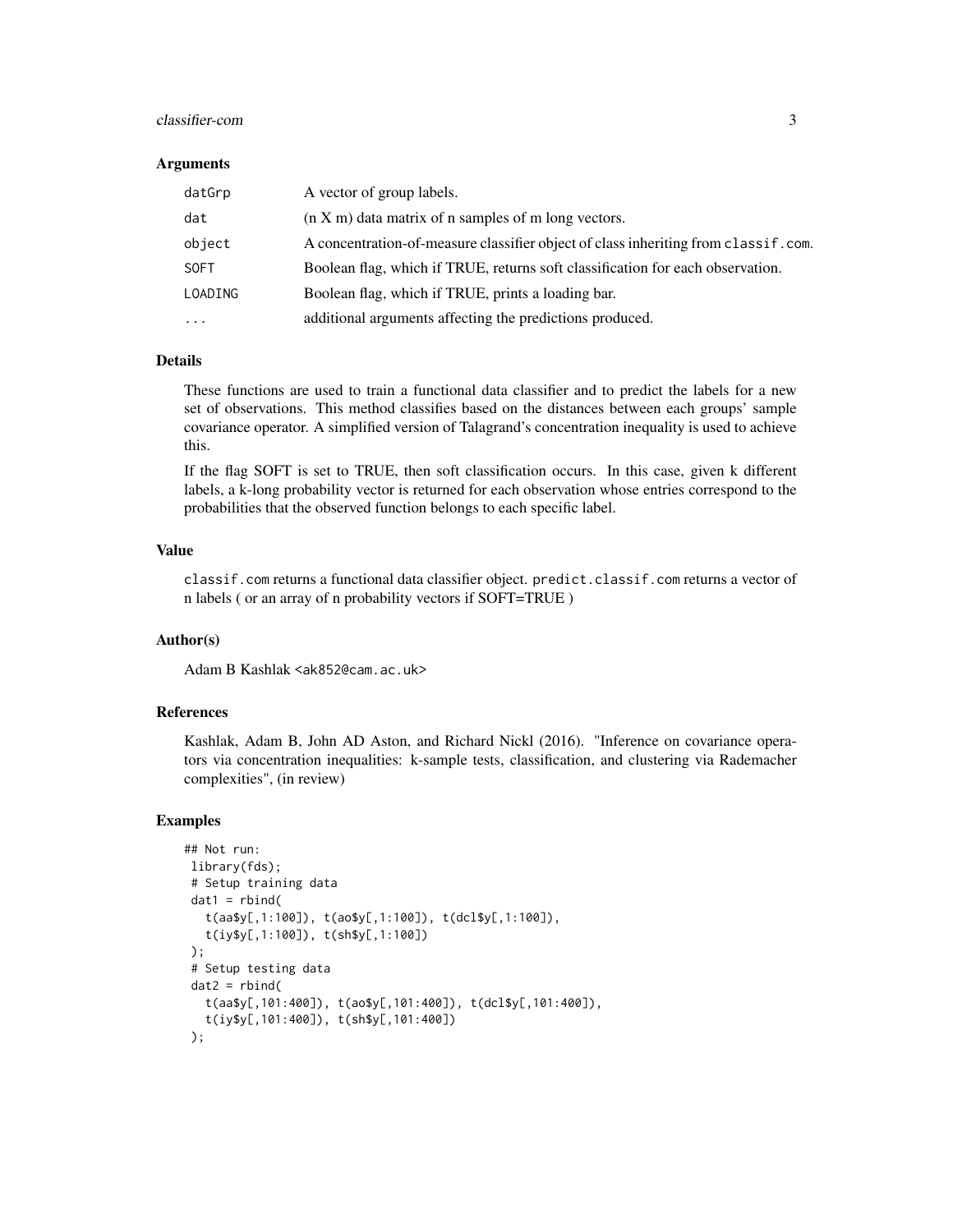```
datgrp = gl(5,100);clCom = classif.com( datgrp, dat1 );
grp = predict( clCom, dat2, LOADING=TRUE );
acc = c(sum( grp[1:300]==1 ), sum( grp[301:600]==2 ), sum( grp[601:900]==3 ),
  sum( grp[901:1200]==4 ), sum( grp[1201:1500]==5 )
)/300;
print(rbind(gl(5,1),signif(acc,3)));
## End(Not run)
```

```
cluster.com Functional data clustering via concentration inequalities
```
cluster.com clusters sets of functional data via their covariance operators making use of an EM style algorithm with concentration inequalities.

#### Usage

```
cluster.com(dat, labl = NULL, grpCnt = 2, iter = 30, SOFT = FALSE,
 PRINTLK = TRUE, LOADING = FALSE, IGNORESTOP = FALSE)
```
#### Arguments

| dat               | $(n X m)$ data matrix of n samples of m long vectors.                                                                                               |
|-------------------|-----------------------------------------------------------------------------------------------------------------------------------------------------|
| labl              | An optional vector of n labels to group curves. (see Details)                                                                                       |
| grpCnt            | Number of clusters into which to split the data.                                                                                                    |
| iter              | Number of iterations for EM algorithm.                                                                                                              |
| <b>SOFT</b>       | Boolean flag for whether or not category probabilities should be returned.                                                                          |
| PRINTLK           | Boolean flag, which if TRUE, prints likelihood values for each iteration.                                                                           |
| LOADING           | Boolean flag, which if TRUE, prints a loading bar.                                                                                                  |
| <b>IGNORESTOP</b> | Boolean flag, which if TRUE, will ignore early stopping conditions and cause<br>the EM algorithm to run for the total amount of desired iterations. |

#### Details

This function clusters individual curves or sets of curves by considering the distance between their covariance operator and each estimated category covariance operator. The implemented algorithm reworks the concentration inequality based classification method classif.com into an EM style algorithm. This method iteratively updates the probability of a given observation belonging to each of the k categories. These probabilities are in turn used to update the category means. This process continues until either the total number of iterations is reached or a computed likelihood begins to decrease signaling the arrival of a local optimum.

<span id="page-3-0"></span>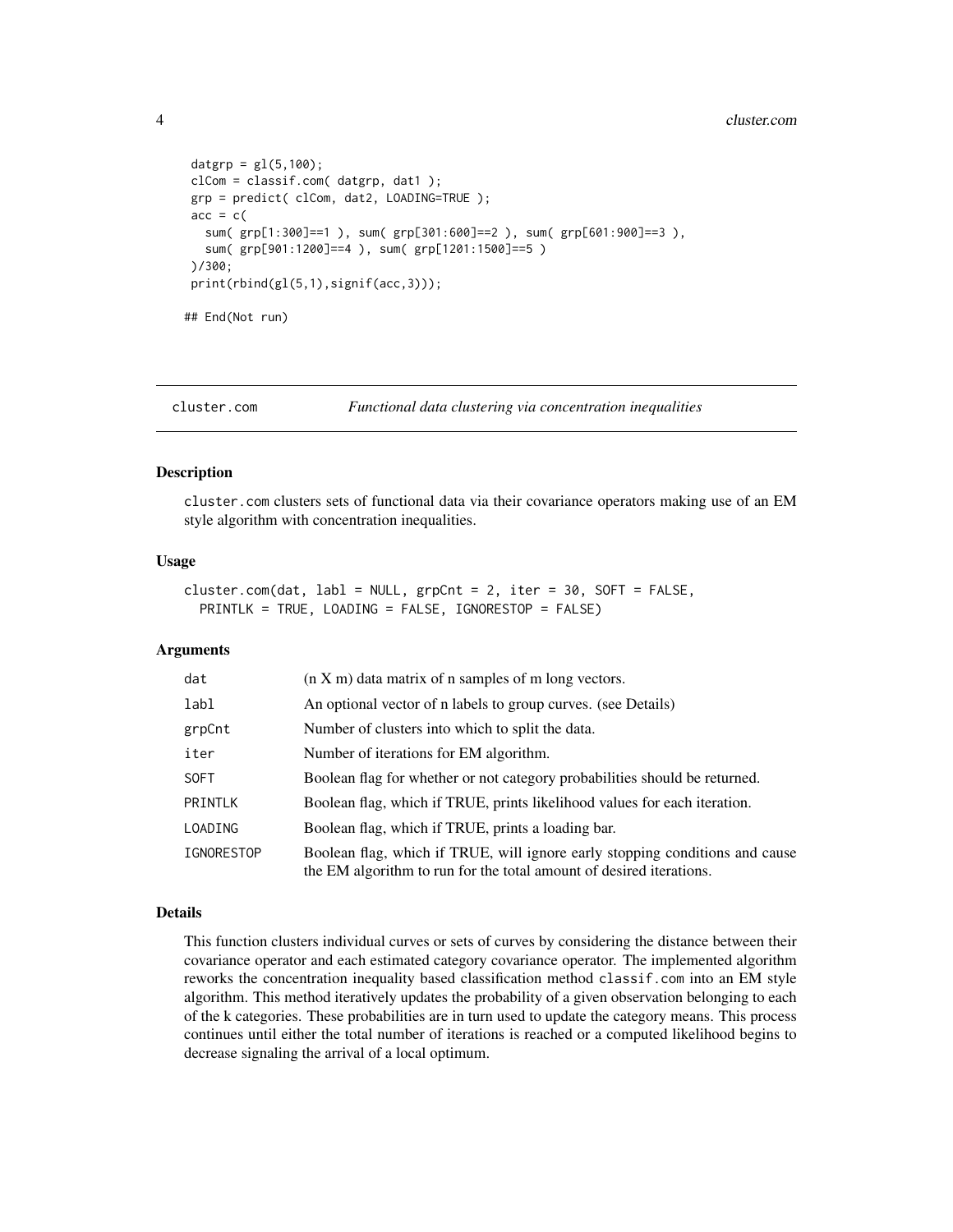#### cluster.com 5

If the argument labl is NULL, then every curve is clustered separately. If labl contains factors used to group the curves, then each set of curves is classified as one group. For example, if you have multiple speakers and multiple speech samples from each speaker, you can group the data from each speaker together in order to cluster based on each speakers' covariance operator rather than based on each speech sample individually.

If the flag SOFT is set to TRUE, then soft clustering occurs. In this case, given k different labels, a klong probability vector is returned for each observation whose entries correspond to the probability that the observed function belongs to a specific label.

#### Value

cluster.com returns a vector a labels with one entry for each row of data corresponding to one of the k categories ( or an array of probability vectors if SOFT=TRUE ).

#### Author(s)

Adam B Kashlak <ak852@cam.ac.uk>

#### **References**

Kashlak, Adam B, John A D Aston, and Richard Nickl (2016). "Inference on covariance operators via concentration inequalities: k-sample tests, classification, and clustering via Rademacher complexities", in review

#### Examples

```
## Not run:
# Load phoneme data
library(fds);
 # Setup data to be clustered
dat = rbind( t(aa$y[,1:20]),t(iy$y[,1:20]),t(sh$y[,1:20]) );
 # Cluster data into three groups
 clst = cluster.com(dat,grpCnt=3);
matrix(clst,3,20,byrow=TRUE);
 # cluster groups of curves
dat = rbind( t(aa$y[,1:40]),t(iy$y[,1:40]),t(sh$y[,1:40]) );
lab = gl(30, 4);# Cluster data into three groups
clst = cluster.com(dat,labl=lab,grpCnt=3);
matrix(clst,3,10,byrow=TRUE);
```
## End(Not run)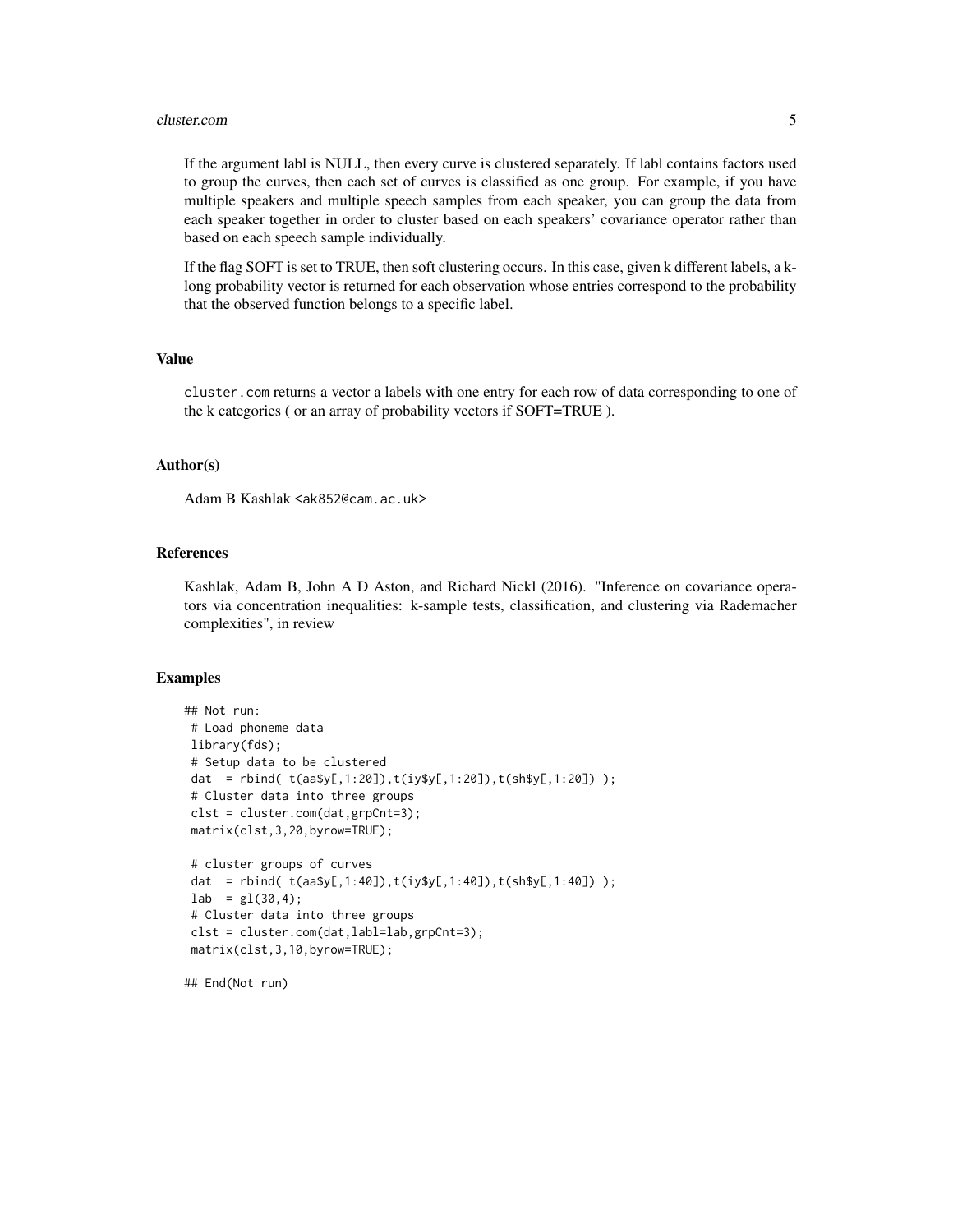<span id="page-5-0"></span>

ksample.com performs a k-sample test for equality of covariance operators using concentration inequalities.

#### Usage

```
ksample.com(data, grp, p = 1, alpha = 0.05, scl1 = 1, scl2 = 1)
```
#### Arguments

| dat   | $(n X m)$ data matrix of n samples of m long vectors.                     |
|-------|---------------------------------------------------------------------------|
| grp   | n long vector of group labels.                                            |
| р     | p-Schatten norm in [1, Inf], Default is 1. (see Details)                  |
| alpha | the desired size of the test, Default is 0.05.                            |
| scl1  | scales the deviation part of the concentration inequality. (see Details)  |
| scl2  | scales the Rademacher part of the concentration inequality. (see Details) |

#### Details

This function tests for the equality of k covariance operators given k sets of functional data. It makes use of Talagrand's concentration inequality in the Banach space setting. The argument p specifies the p-Schatten norm used in the test. As detailed in Kashlak et al (2016), the most power is achieved using the trace class norm  $(p=1)$ , which is the default value.

This test is inherently conservative as it constructed by concatenating many concentration inequalities together. Consequently, the method may be tuned by adjusting the arguments scl1 and scl2 to achieve the desired empirical size for the users specific data set. Otherwise, it can be used as a quick first pass before a more powerful but more computational test, such as specifically ksample.perm, is run. More information on tuning this method can be found in the reference.

#### Value

Boolean value for whether or not the test believes the alternative hypothesis is true. ( i.e. Does there exist at least two categories of the k whose covariance operators are not equal? )

#### Author(s)

Adam B Kashlak <ak852@cam.ac.uk>

#### References

Kashlak, Adam B, John AD Aston, and Richard Nickl (2016). "Inference on covariance operators via concentration inequalities: k-sample tests, classification, and clustering via Rademacher complexities", (in review)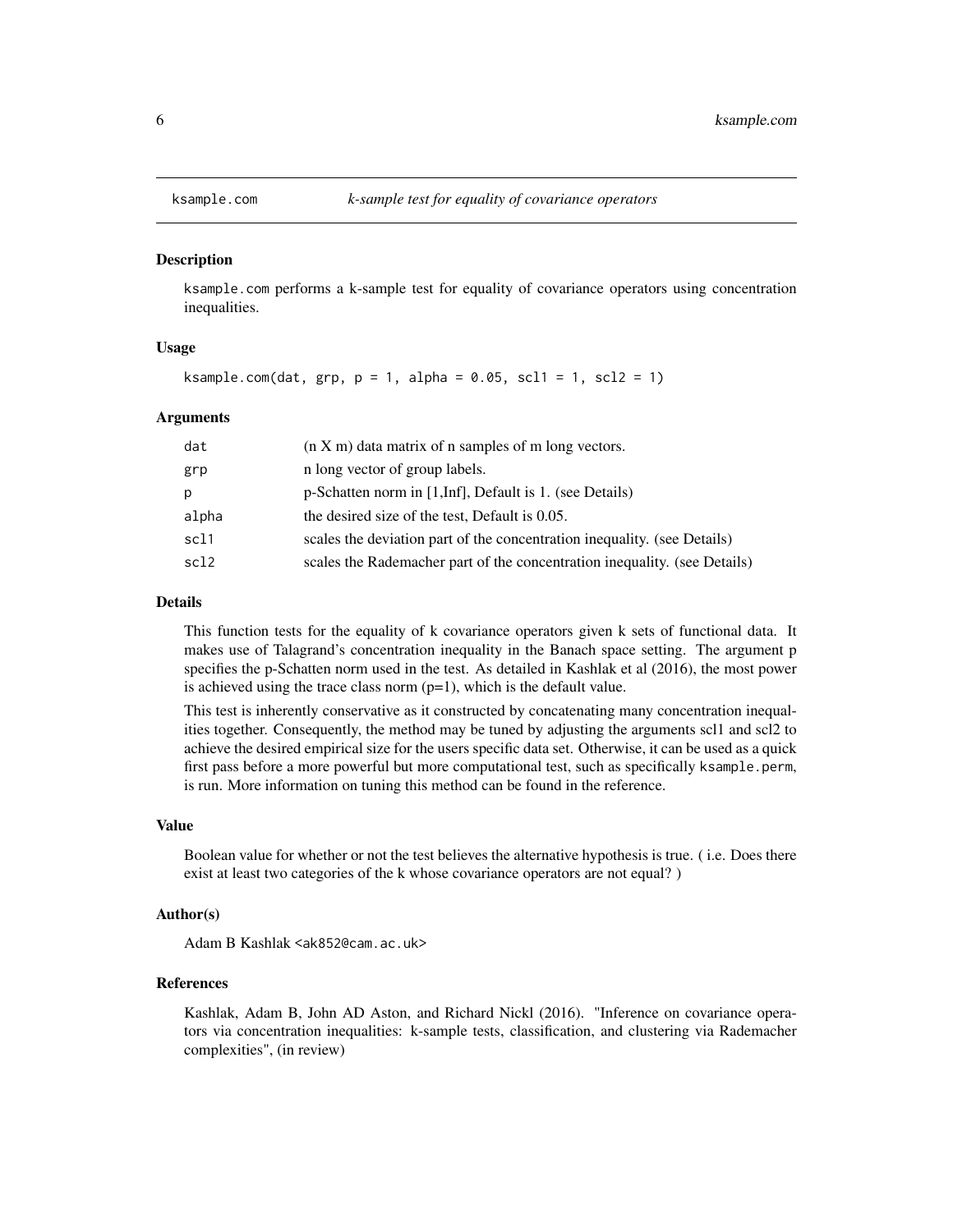#### <span id="page-6-0"></span>ksample.perm 7

#### Examples

```
# Load in phoneme data
library(fds)
# Setup data arrays
dat1 = rbind( t(aa$y)[1:20,], t(sh$y)[1:20,] );
dat2 = rbind( t(aa$y)[1:20,], t(ao$y)[1:20,] );
data = rbind( dat1, t(aosy)[1:20,]);
# Setup group labels
grp1 = gl(2, 20);grp2 = gl(2, 20);grp3 = g1(3, 20);
# Compare two disimilar phonemes (should return TRUE)
ksample.com(dat1,grp1);
# Compare two similar phonemes (should return FALSE)
ksample.com(dat2,grp2);
# Compare three phonemes (should return TRUE)
ksample.com(dat3,grp3);
```
ksample.perm *Multiple-sample permutation test for the equality of covariance operators of functional data*

#### Description

The method performs a test for the equality of the covariance operators of multiple data samples. It can also perform all of the pairwise comparisons between the groups and compute a p-value for each of them. This feature is useful when the global null hypothesis is rejected, so one may want to find out which samples have different covariances.

#### Usage

```
ksample.perm(dat, grp, iter = 1000, perm = "sync", dist = "sq",
 adj = TRUE, comb = "tipp", part = FALSE, cent = FALSE, load = FALSE)
```
#### Arguments

| dat  | n X p data matrix of n samples of p long vectors.                                                                                                                                                                 |
|------|-------------------------------------------------------------------------------------------------------------------------------------------------------------------------------------------------------------------|
| grp  | n long vector of group labels.                                                                                                                                                                                    |
| iter | Number of permutations. Defaults to 1000.                                                                                                                                                                         |
| perm | Type of permutation, can be 'sync' (if all the data samples are of the same size)<br>or 'pool'. Defaults to 'sync'                                                                                                |
| dist | Distance between covariance operators. Can be 'sq' (square-root distance), 'tr'<br>(trace distance), pr' (Procrustes distance), 'hs' (Hilbert-Schmidt distance) or 'op'<br>(operator distance). Defaults to 'sq'. |
| adj  | p-value adjustment. Defaults to TRUE.                                                                                                                                                                             |
|      |                                                                                                                                                                                                                   |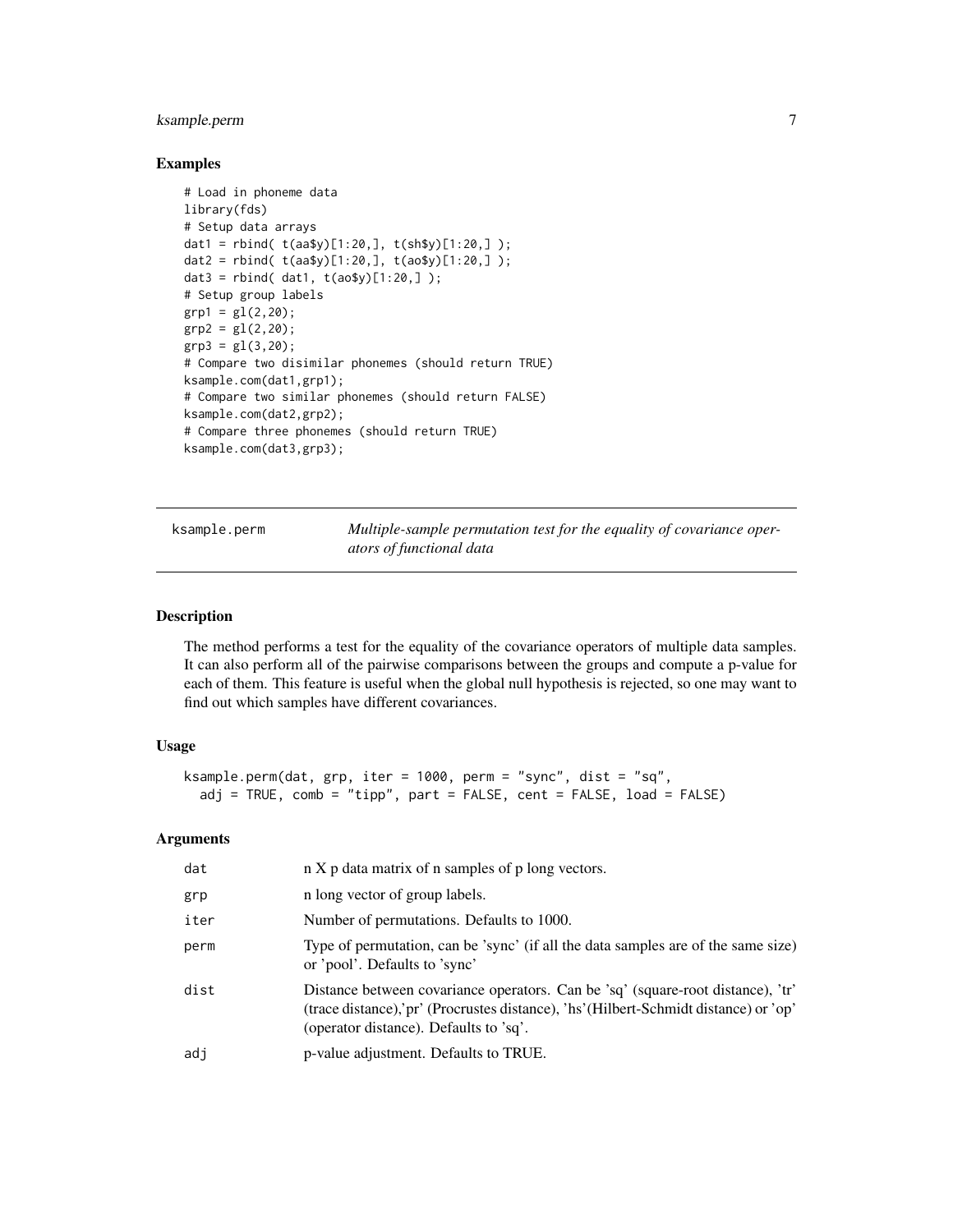| comb | Can be 'tipp' (for Tippett), 'maxT', 'dire' (direct), 'fish' (Fisher) or 'lipt' (Lip-<br>tak). Defaults to 'tipp'.                                                       |
|------|--------------------------------------------------------------------------------------------------------------------------------------------------------------------------|
| part | If FALSE, the function computes only the global p-value; otherwise it computes<br>also all the p-values corresponding to the pairwise comparisons. Defaults to<br>FALSE. |
| cent | If FALSE, the mean functions of the groups are supposed to be different, there-<br>fore data are centred before performing the test. Defaults to FALSE.                  |
| load | Boolean flag, which if TRUE, prints a loading bar.                                                                                                                       |

#### Value

If part is set to FALSE, the output is the p-value associated to the global test. If part is TRUE, the function returns also all the p-values of the pairwise comparisons.

#### Author(s)

Alessandra Cabassi <alessandra.cabassi@mail.polimi.it>

#### References

Pigoli, Davide, John A. D. Aston, Ian L. Dryden, and Piercesare Secchi (2014). "Distances and inference for covariance operators." Biometrika: asu008.

#### Examples

```
## Not run:
## Phoneme data
library(fdcov)
library(fds)
# Create data set
data(aa); data(ao); data(dcl);data(iy);data(sh)
dat = cbind(aa$y[,1:20],ao$y[,1:20],dcl$y[,1:20],iy$y[,1:20],sh$y[,1:20])
dat = t(data)grp = c(rep(1,20),rep(2,20),rep(3,20),rep(4,20),rep(5,20))# Test the equality of the covariance operators
p = ksample.perm(dat, grp, iter=100, part = TRUE)
p$global # global p-value
p$partial # partial p-values
```
## End(Not run)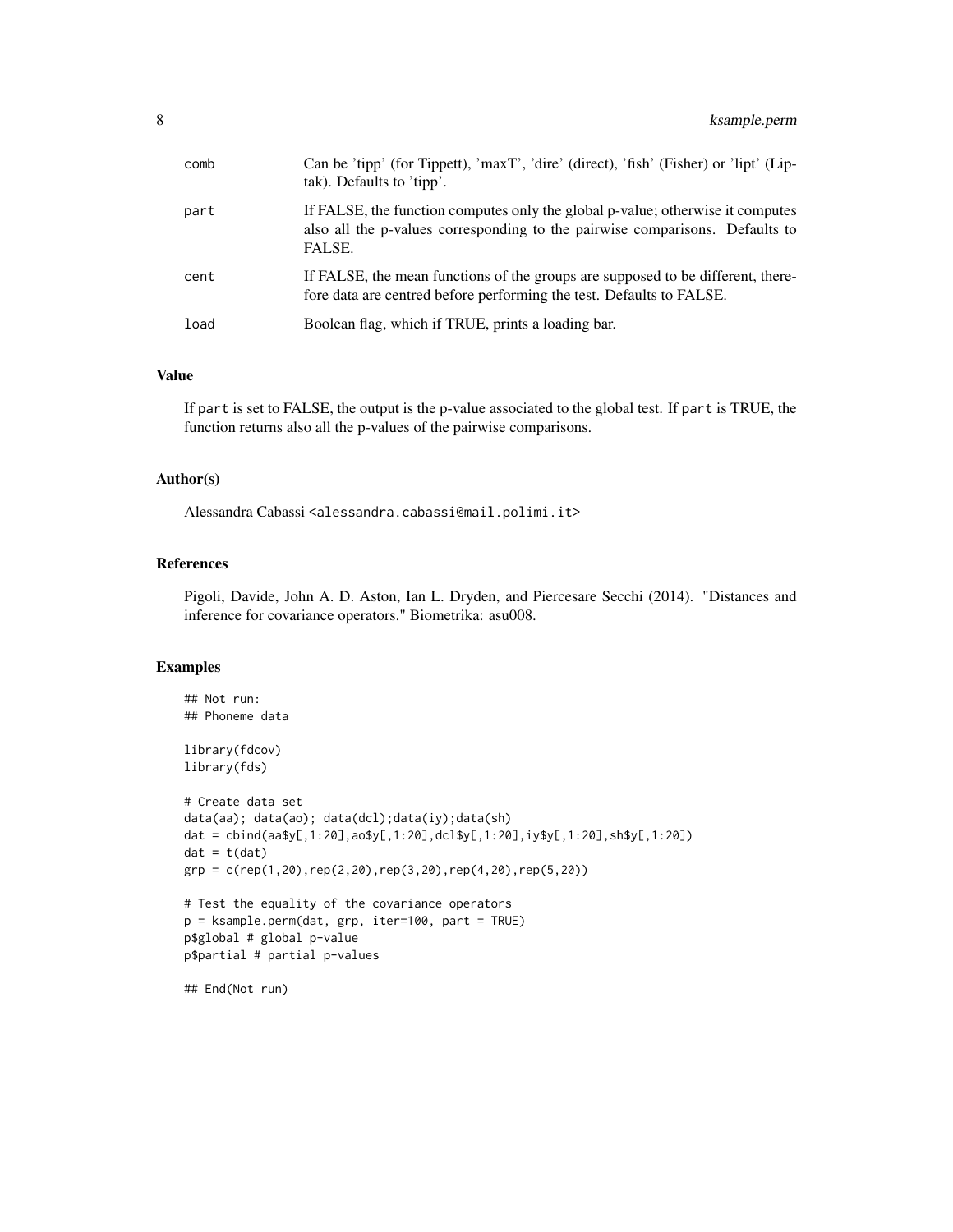<span id="page-8-0"></span>

perm.plot plots all of the partial comparison p-values in a matrix.

#### Usage

perm.plot(p, k, lab = NULL, save = FALSE, name = "pvalues.eps")

#### Arguments

| p    | Output of function perm.test, if part = TRUE.                                              |
|------|--------------------------------------------------------------------------------------------|
| k    | Number of groups, must be greater than 2.                                                  |
| lab  | Group labels. Defaults to 1, 2, , k.                                                       |
| save | Boolean variable that indicates if the plot must be saved as an eps. Defaults to<br>FALSE. |
| name | If save is TRUE, this is the filename of the plot. Defaults to pvalues eps.                |

#### Value

perm.plot plots the partial p-values in a matrix.

#### Author(s)

Alessandra Cabassi <alessandra.cabassi@mail.polimi.it>

#### References

Pigoli, Davide, John A. D. Aston, Ian L. Dryden, and Piercesare Secchi (2014). "Distances and inference for covariance operators." Biometrika: asu008.

#### Examples

```
## Not run:
## Phoneme data
library(fdcov)
library(fds)
# Create data set
data(aa); data(ao); data(dcl);data(iy);data(sh)
dat=cbind(aa$y[,1:20],ao$y[,1:20],dcl$y[,1:20],iy$y[,1:20],sh$y[,1:20])
dat=t(dat)
grp=c(rep(1,20),rep(2,20),rep(3,20),rep(4,20),rep(5,20))
```
# Test the equality of the covariance operators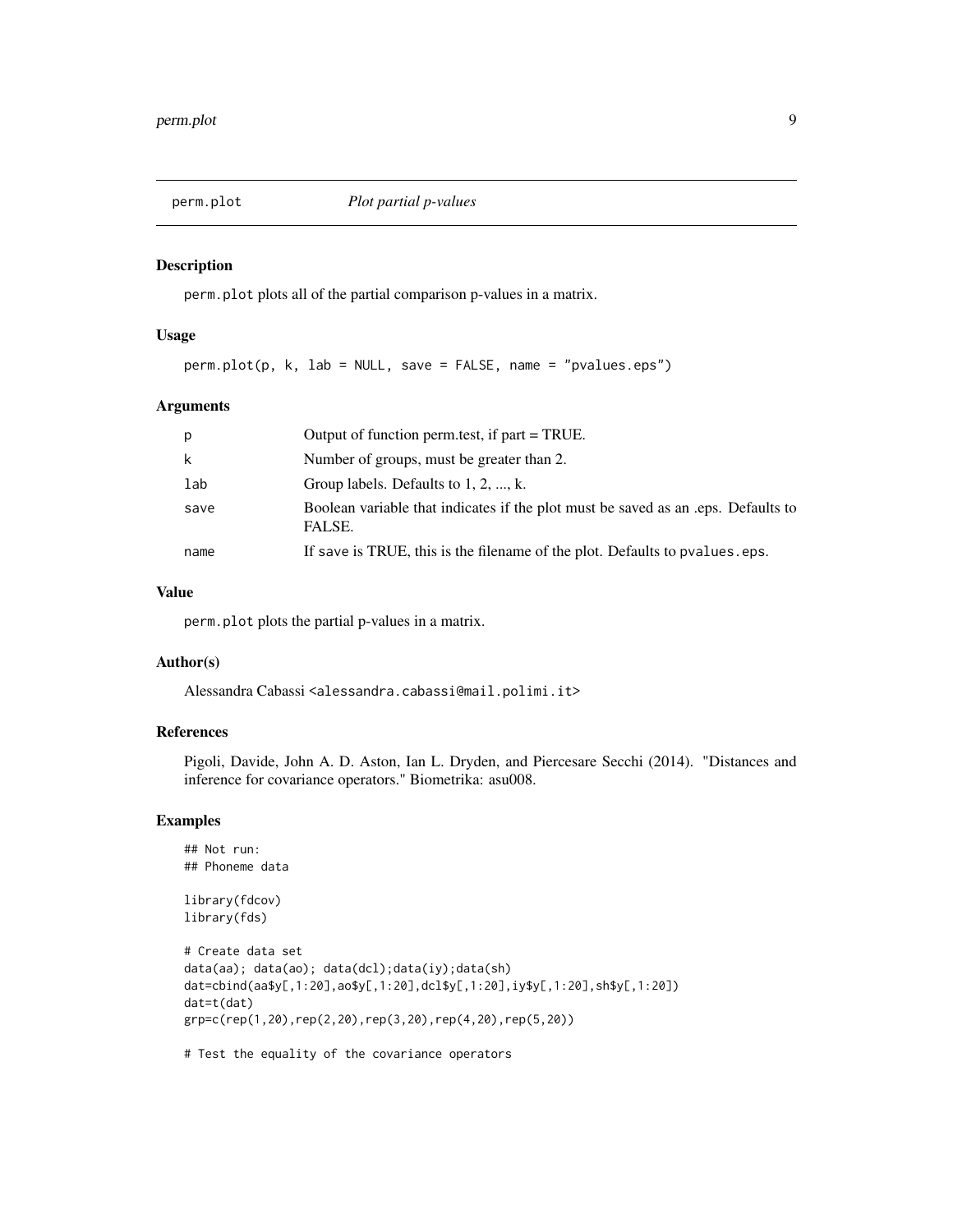#### 10 perm.plot

p=ksample.perm(dat,grp,iter=100,only.glob=FALSE)

# Plot partial p-values perm.plot(p,5, lab=c('aa','ao','dcl','iy','sh'))

## End(Not run)